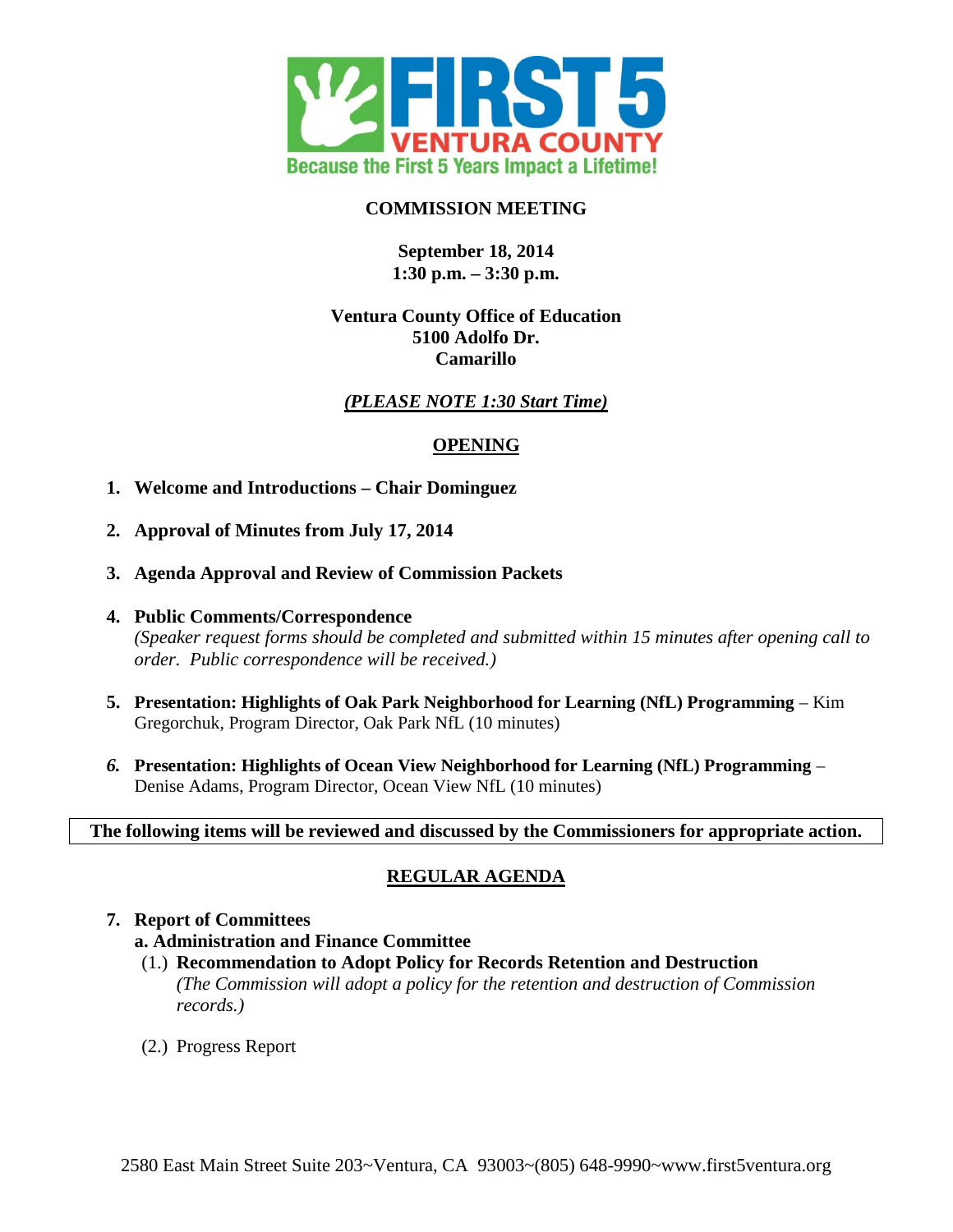First 5 Ventura County Agenda – September 18, 2014 Page 2

> **8. Recommendation to approve revised funding allocation for, and to delegate authority to Executive Director to contract with, Ventura County Office of Education (VCOE) for the Quality Rating and Improvement System (QRIS) Program – Claudia Harrison**

*(The recommended action is to approve a revised FY 2014-15 allocation for VCOE for implementing the QRIS Program and to authorize the Executive Director to enter into an amended contract with VCOE, from July 1, 2014 through June 30, 2015, in an amount not to exceed \$2,128,594.00, subject to final approval from state and federal funders. No new allocation of funds would be required as the increase is supported by prior year unspent federal and state grant funds.)*

**9. Recommendation to reallocate a portion of the FY 2014-15 Oral Health Funding and to delegate authority to Executive Director to contract with the United Way of Ventura County to support the Ventura County Children's Oral Health Collaborative – Claudia Harrison**

*(The recommended action is to reallocate \$20,000 of the previously approved FY 2014-15 funding for oral health to the Oral Health Collaborative. Proposed allocation would provide funds for a part-time staff person to support the work of the Oral Health Collaborative, and to assist in managing Collaborative projects in education and messaging, coordination and referral, and evaluation. The recommendation would also authorize the Executive Director to enter into an agreement with United Way of Ventura County, as the lead agency for the collaborative, in an amount not to exceed \$20,000 for FY 2014-15. No new allocation of funds would be required.)*

#### **10. Strategic Planning Discussion – Commission**

*(Commissioners will engage in discussion about strategic planning in FY 2014-15 and will review the Commission's plan for assessing current need and identifying best practices.)*

### **11. Report from Executive Director – Claudia Harrison**

- (a) Report on Administrative Operations
- (b) Update on Commission Initiatives
- (c) Update on Statewide First 5 Activities

### **12. Commission Member Comments**

*(Government Code Section 54954.2(a) states: "No action or discussion shall be undertaken on any item not appearing on the posted agenda, except that members of a legislative body or its staff may briefly respond to statements made or questions posed by persons exercising their public testimony rights under Section 54954.3. In addition, on their own initiative or in response to questions posed by the public a member of a legislative body or its staff may ask a question for clarification, make a brief announcement, or make a brief report on his or her own activities. Furthermore, a member of a legislative body, or the body itself, subject to rules or procedures of the legislative body, may provide a reference to staff or other resources for factual information, request staff to report back to the body at a subsequent meeting concerning any matter, or take action to direct staff to place a matter of business on a future agenda.")*

### **13. Next Meeting:**

Thursday, October 16, 2014, County Office of Education, 5100 Adolfo Dr., Camarillo